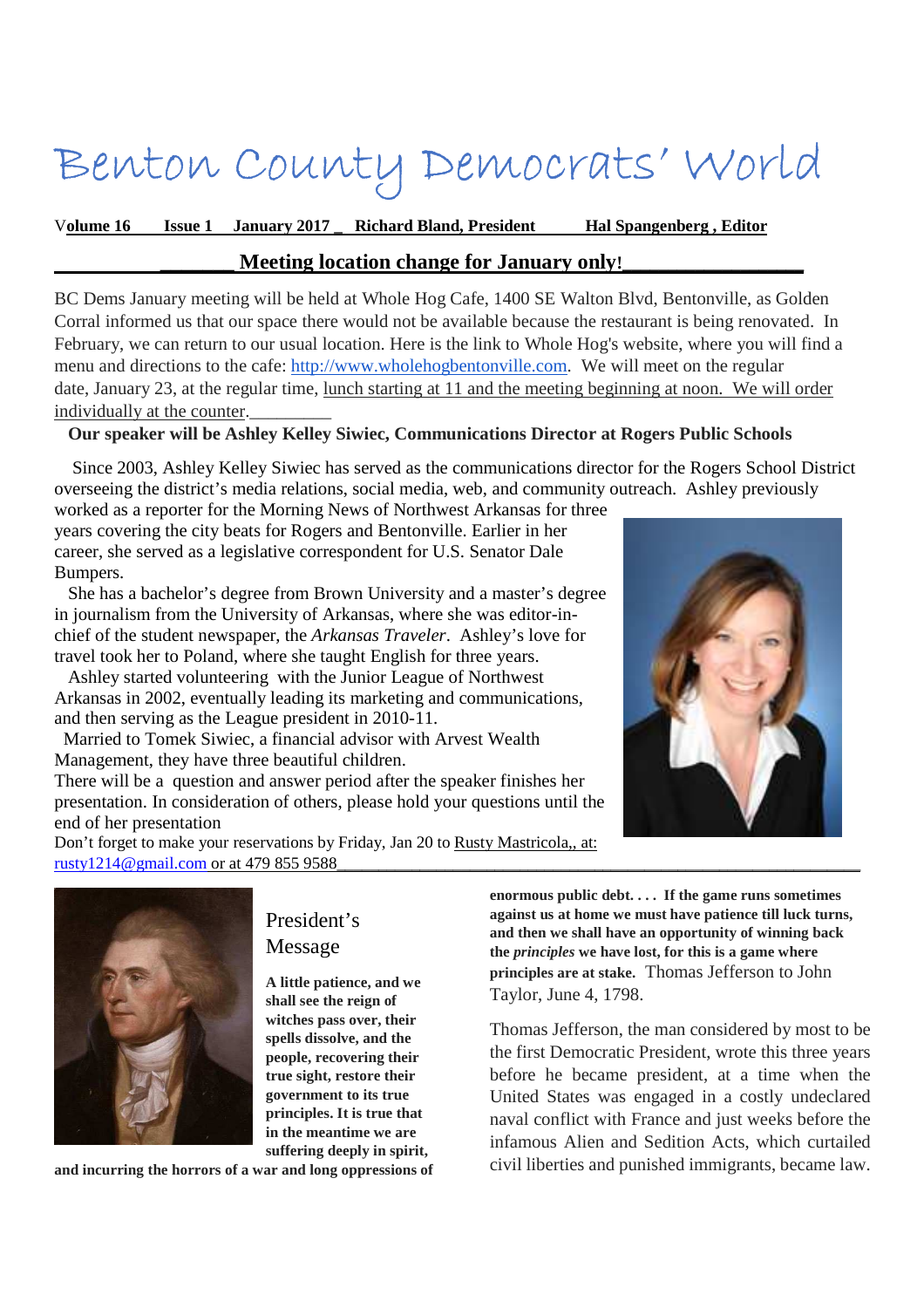Yet Jefferson was optimistic about the future of the Republic and the tendency of the people to do the right thing in the long run.

Fast forward 219 years to words of the most recent Democratic president. Barack Obama stated in his farewell address on January 10, 2017 that:

**The work of democracy has always been hard, contentious and sometimes bloody. For every two steps forward, it often feels we take one step back. But the long sweep of America has been defined by forward motion, a constant widening of our founding creed to embrace all, and not just some.** 

Like Jefferson, Obama expressed optimism and also challenged Americans to make the effort to achieve their desired ends.

**It falls to each of us to be anxious, jealous guardians of our democracy. . . . [Our democracy] needs you. Not just when there's an election, not just when your own narrow interest is at stake, but over the full span of a lifetime. If you're tired of arguing with strangers on the Internet, try talking with one of them in real life. If something needs fixing, then lace up your shoes and do some organizing. If you're disappointed by your elected officials, grab a clipboard, get some signatures, and run for office yourself. Show up. Dive in. Stay at it.** 

Right now, many Democrats are finding little to be optimistic about on the political scene. But, by applying Obama's optimism and Jefferson's patience, we can find some bright spots. While neither candidate gained a majority of the popular vote, our candidate came closer with nearly three million votes (roughly equal to the entire population of the state of Arkansas) more than her major opponent. Younger voters provided Clinton with a decisive lead, a majority, in fact, among millennials, who will still be around to vote for six or seven decades. The better educated also favored Clinton. Fast-growing minority groups, such as Hispanics, preferred Clinton, as did African-Americans. Popular opinion on many social issues appears to be swinging in the Democratic and progressive direction.

Here in Benton County, as we enter 2017, we must regain some optimism and be patient. We must in this off-year prepare for the 2018 elections. We must find ways to raise money for candidates, we must increase the number of active Democrats, we must support non- and extra-partisan progressive causes, and we must encourage good people to run for office. As President Obama said on that Tuesday night earlier this month, we must "Show up. Dive in. Stay at it**."** 

| Richard Bland                                | January, 2017 |        |
|----------------------------------------------|---------------|--------|
| <b>Treasurer's Summary for December 2016</b> |               |        |
| <b>Beginning Balance</b>                     | \$1,173.87    |        |
| Income:                                      |               |        |
| <b>Dues</b>                                  | \$            | 50.00  |
| Total                                        | \$            | 50.00  |
| <b>Expenses</b>                              |               |        |
| Fundraising costs                            | \$            | 93.50  |
| Dem of Year plaque                           | \$            | 103.48 |
| <b>Total expenses</b>                        | \$            | 196.98 |
| <b>Ending Balance</b>                        | \$1,026.89    |        |

#### **Submitted by: Joel Ewing, Treasurer**

#### Dear members,

In perusing newspapers for the years 2000 to 2010 while President last year, I came across many fascinating articles. I have culled a few that I would like to share with you over the coming months, hoping that you will find them as interesting as I have.

#### **Democratic party symbols**:

We all recognize the donkey as the emblem of our party, but did you know that before the donkey, the rooster served this purpose? A Google search revealed that it was first used in 1840 in Greenfield, Indiana and was later adopted by the state and national Democratic parties. Even today it still appears on the Indiana ballot!